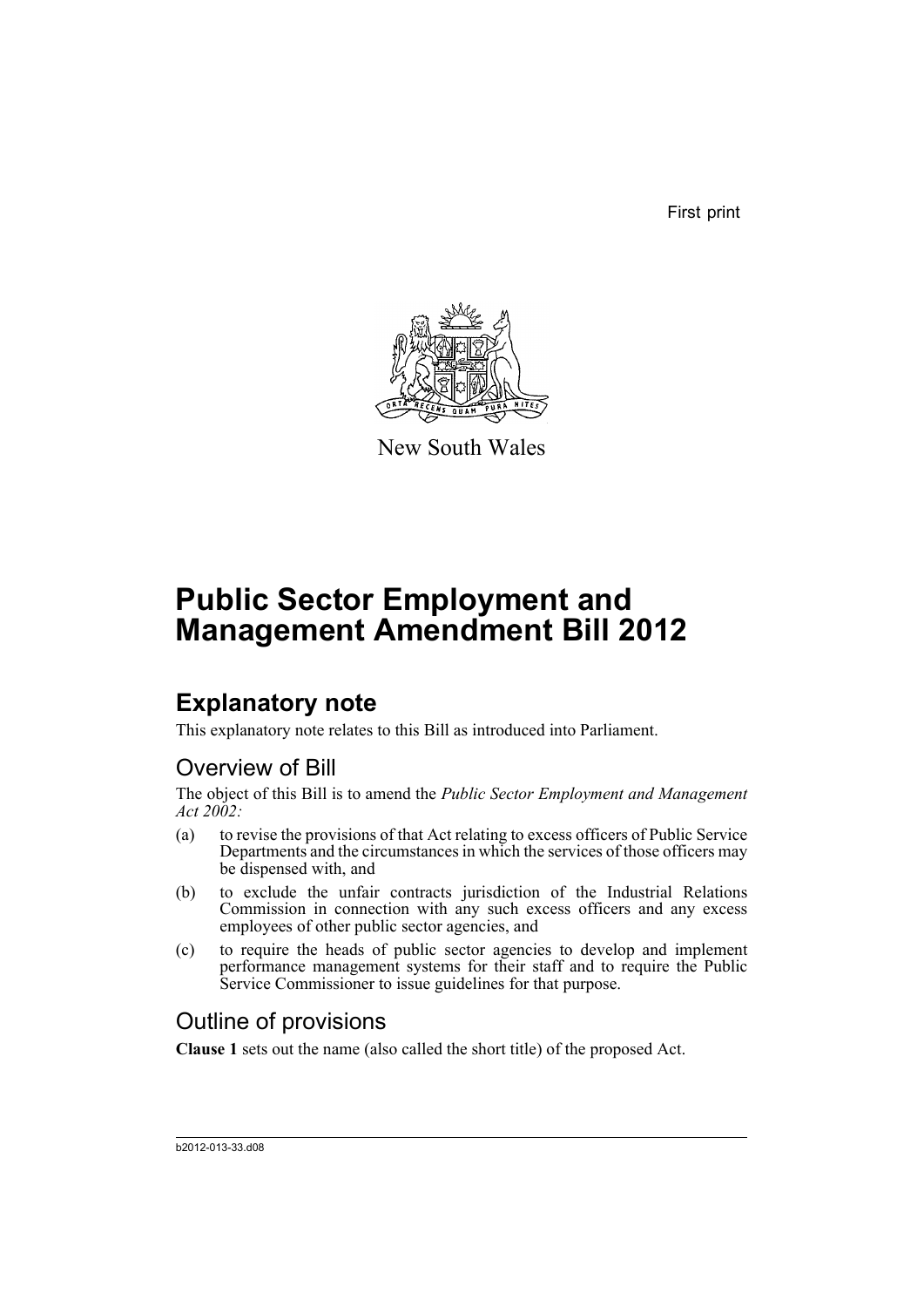Explanatory note

**Clause 2** provides for the commencement of the proposed Act on the date of assent to the proposed Act.

#### **Schedule 1 Amendment of Public Sector Employment and Management Act 2002 No 43**

**Schedule 1 [2]** substitutes section 56 to revise the current provisions of the Act relating to excess officers of Public Service Departments and the circumstances in which the services of those officers may be dispensed with. The revised provisions:

- (a) require the Department Head to take all practicable steps to find an on-going position in the public sector for an excess officer, rather than any employment in the public sector, and
- (b) enable the Department Head to dispense with the services of an excess officer if such a position is not found, rather than if useful work in the public sector cannot be found, and
- (c) deal with excess officers arising in connection with the functions and activities of a part of a Department as well as of the whole of a Department.

**Schedule 1 [3]** makes a comparable amendment about placement in an on-going public sector position in connection with officers who are paid excessive salaries for the work performed in their current positions.

**Schedule 1 [4]** requires the heads of public sector agencies to develop and implement performance management systems for their staff and requires the Public Service Commissioner to issue guidelines for that purpose. **Schedule 1 [1]** makes a consequential amendment.

**Schedule 1 [5]** excludes the unfair contracts jurisdiction of the Industrial Relations Commission in connection with excess officers of Public Service Departments and excess employees of other public sector agencies. **Schedule 1 [6]** makes a consequential amendment.

**Schedule 1** [7] authorises the making of savings and transitional regulations consequent on the enactment of the proposed Act.

**Schedule 1 [8]** enacts specific savings and transitional provisions to extend the exclusion of the unfair contracts jurisdiction to existing excess employees and to proceedings instituted after the giving of notice for the introduction of this Bill into Parliament.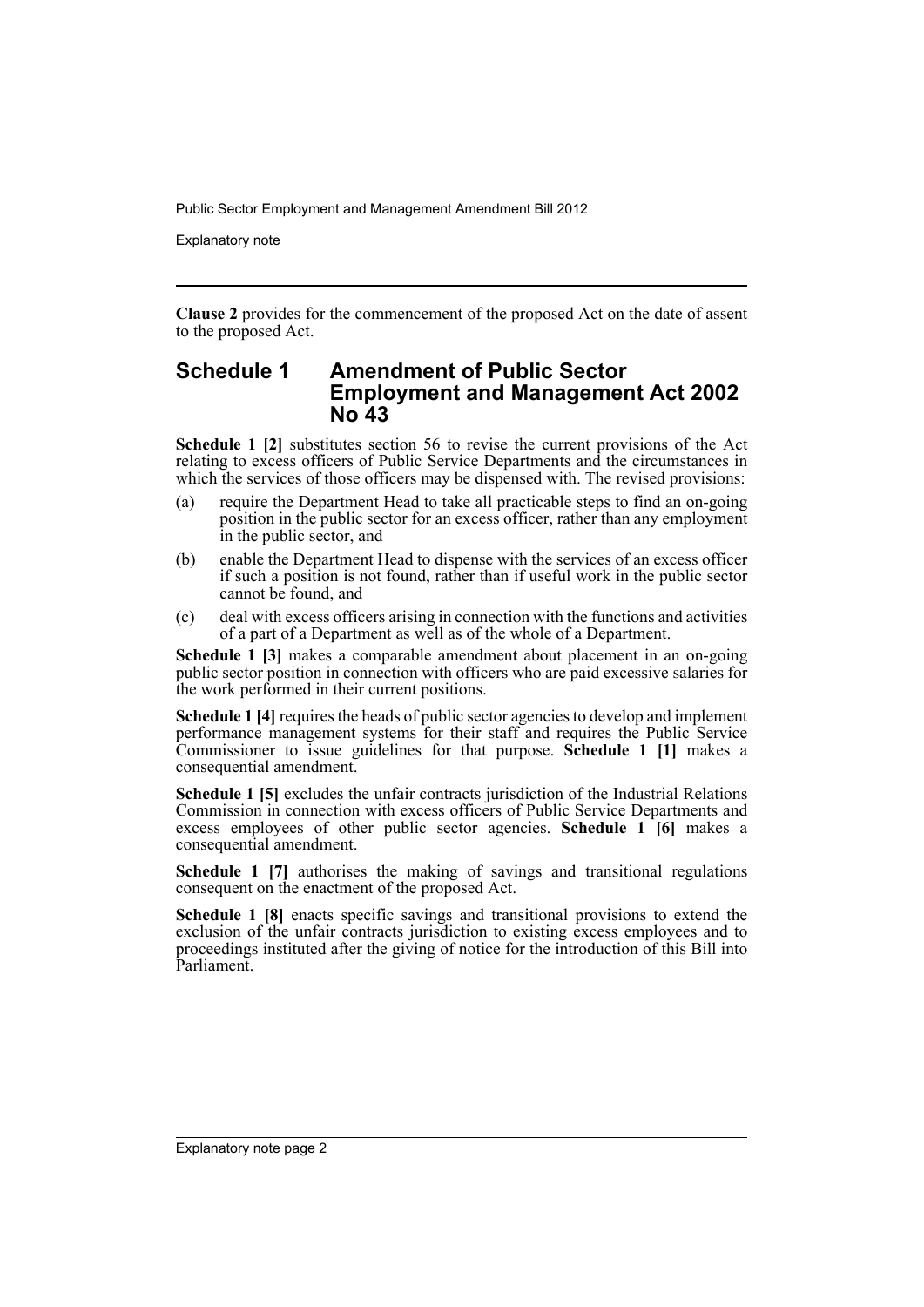First print



New South Wales

# **Public Sector Employment and Management Amendment Bill 2012**

## **Contents**

|            |                                                                        | Page |
|------------|------------------------------------------------------------------------|------|
|            | Name of Act                                                            |      |
|            | Commencement                                                           |      |
| Schedule 1 | Amendment of Public Sector Employment and<br>Management Act 2002 No 43 | 3    |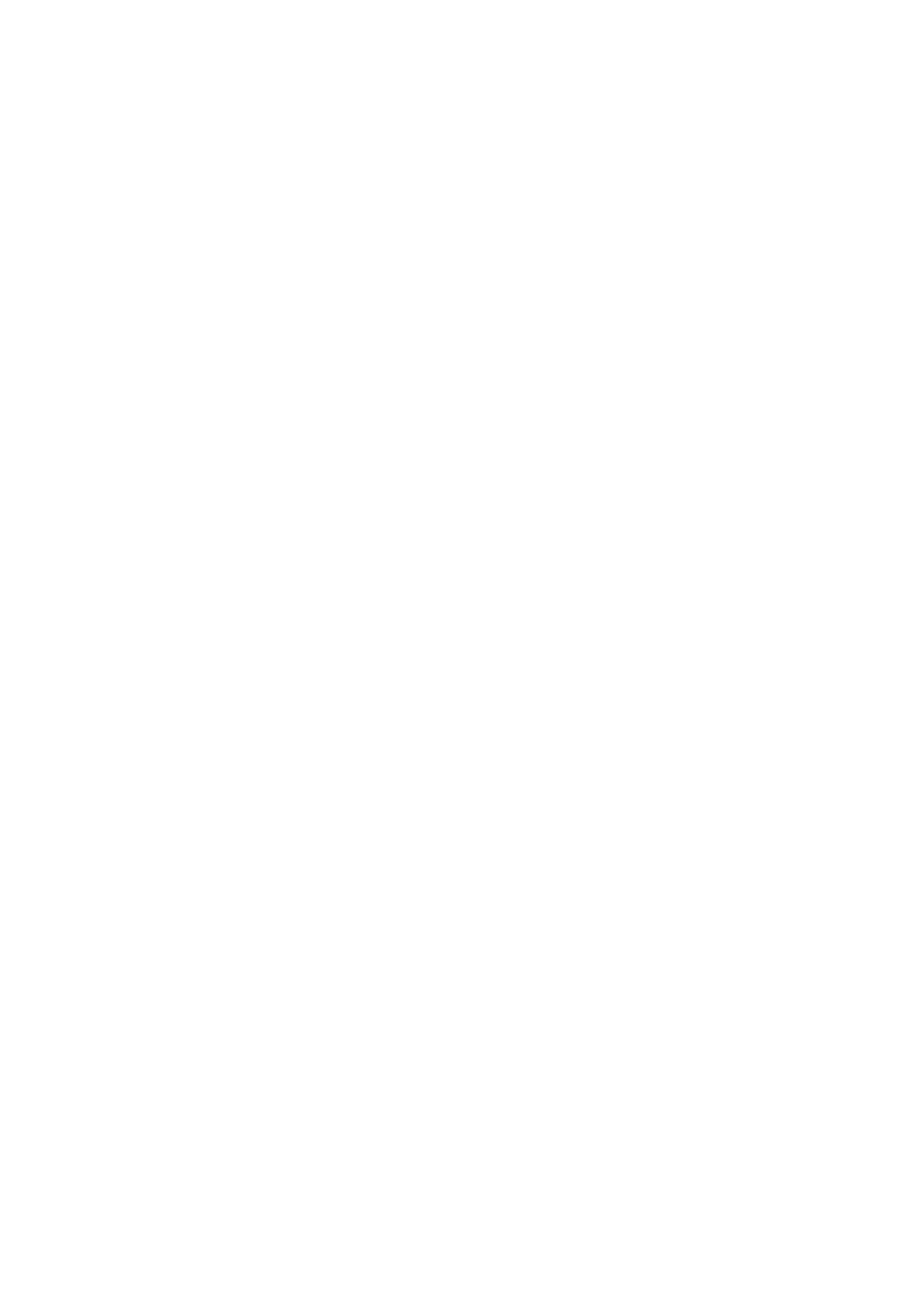

New South Wales

## **Public Sector Employment and Management Amendment Bill 2012**

No , 2012

#### **A Bill for**

An Act to amend the *Public Sector Employment and Management Act 2002* with respect to excess employees and performance management.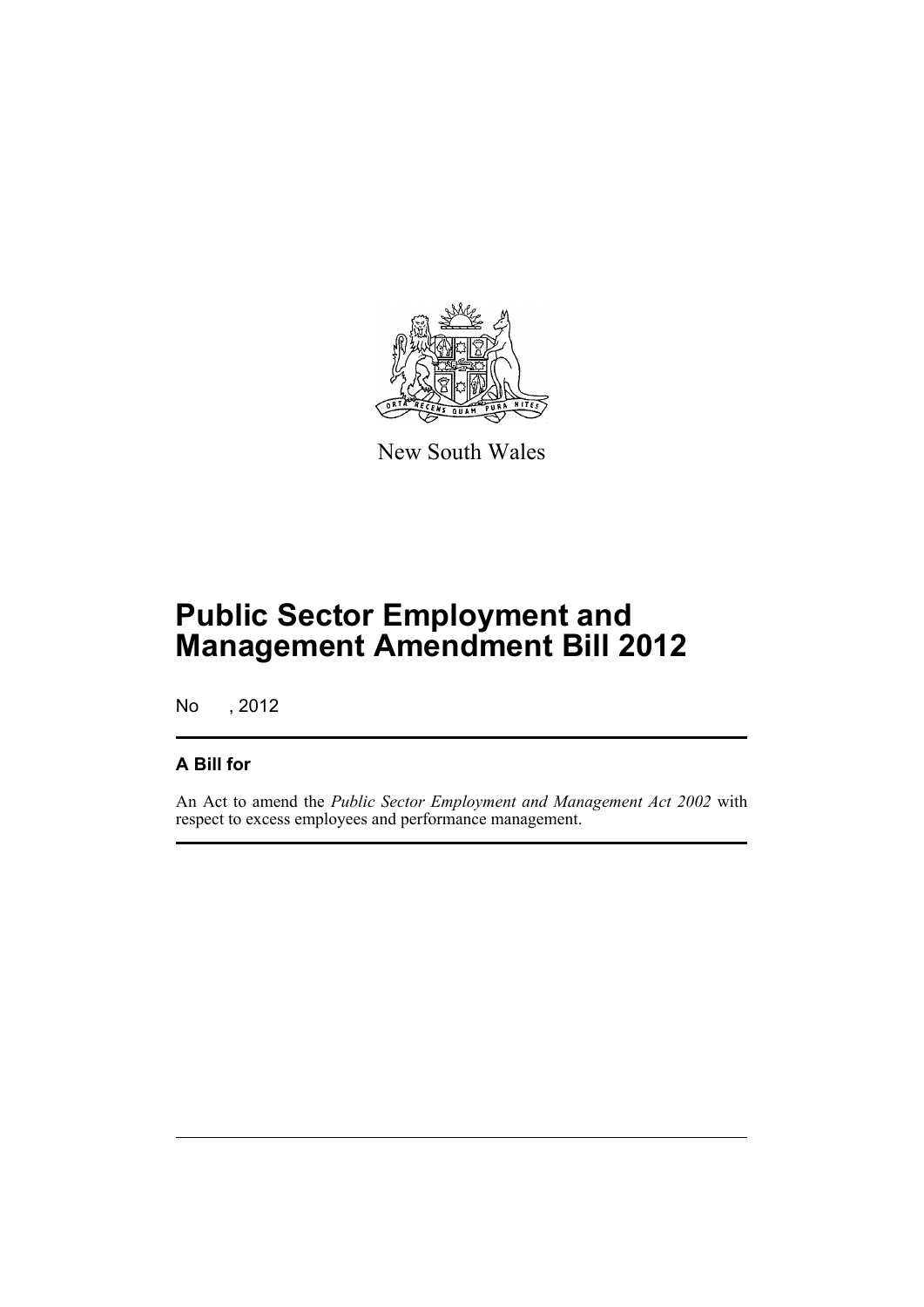<span id="page-5-1"></span><span id="page-5-0"></span>

|   | The Legislature of New South Wales enacts:                                           |                     |  |
|---|--------------------------------------------------------------------------------------|---------------------|--|
| 1 | Name of Act                                                                          | $\mathcal{P}$       |  |
|   | This Act is the <i>Public Sector Employment and Management</i><br>Amendment Act 2012 | 3<br>$\overline{4}$ |  |
|   | Commencement                                                                         | 5                   |  |
|   | This Act commences on the date of assent to this Act.                                |                     |  |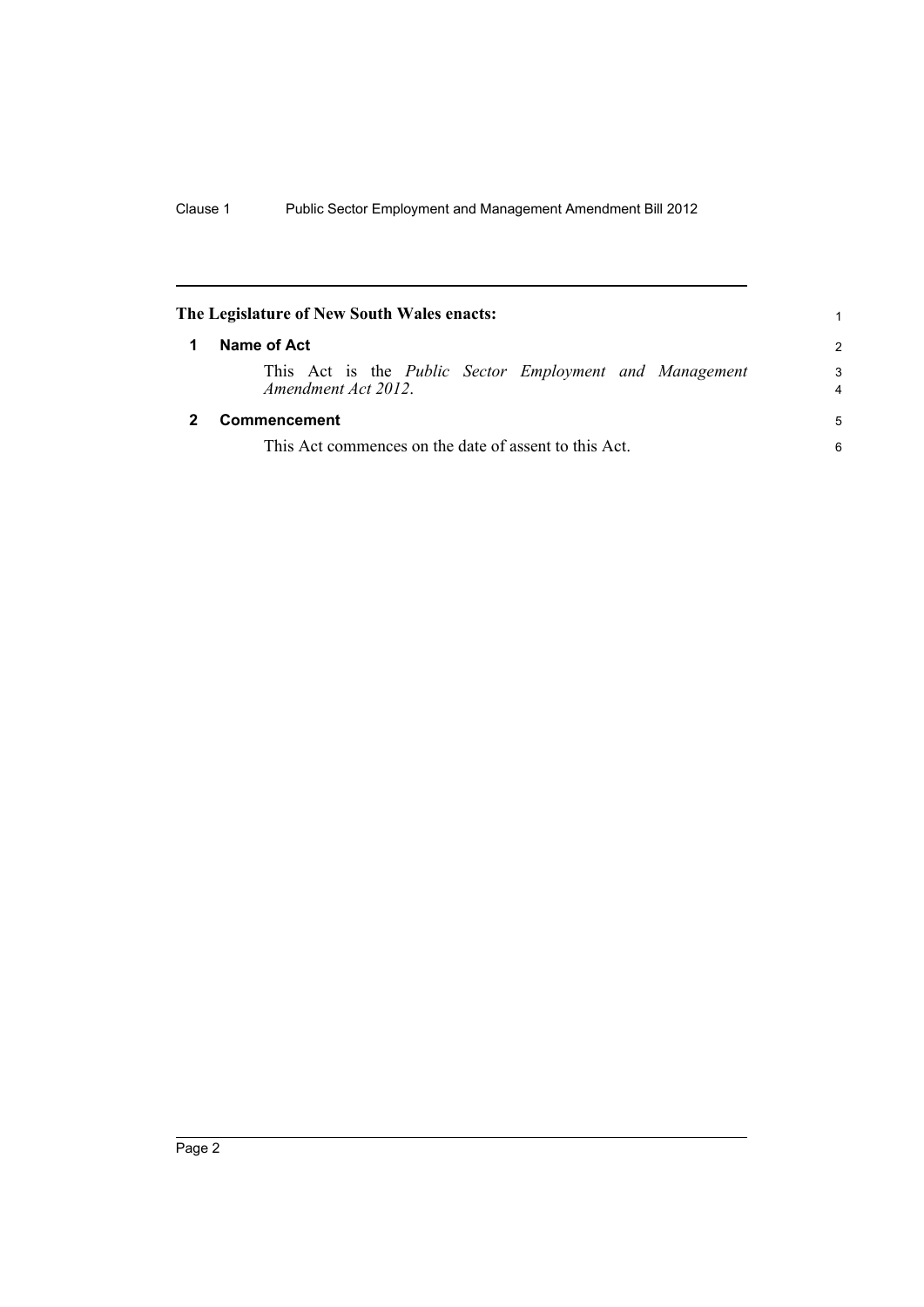Amendment of Public Sector Employment and Management Act 2002 No 43 Schedule 1

#### <span id="page-6-0"></span>**Schedule 1 Amendment of Public Sector Employment and Management Act 2002 No 43**

| [1] |                                                           | <b>Section 3F General functions of Commissioner</b> |                                                                                                                                                                                                                                                                                                                                            | 4                                |
|-----|-----------------------------------------------------------|-----------------------------------------------------|--------------------------------------------------------------------------------------------------------------------------------------------------------------------------------------------------------------------------------------------------------------------------------------------------------------------------------------------|----------------------------------|
|     | Omit "and 100 (4) (c)" from the note to section $3F(2)$ . |                                                     | 5                                                                                                                                                                                                                                                                                                                                          |                                  |
|     | Insert instead ", $100(4)$ (c) and $101A$ ".              |                                                     | 6                                                                                                                                                                                                                                                                                                                                          |                                  |
| [2] | <b>Section 56</b>                                         |                                                     | $\overline{7}$                                                                                                                                                                                                                                                                                                                             |                                  |
|     | Omit the section. Insert instead:                         |                                                     | 8                                                                                                                                                                                                                                                                                                                                          |                                  |
|     | 56<br><b>Excess officers of Departments</b>               |                                                     | 9                                                                                                                                                                                                                                                                                                                                          |                                  |
|     |                                                           | (1)                                                 | If the appropriate Department Head is satisfied that the number<br>of officers employed in the Department or in any part of the<br>Department exceeds the number that appears to be necessary for<br>the effective, efficient and economical management of the<br>functions and activities of the Department or part of the<br>Department: | 10<br>11<br>12<br>13<br>14<br>15 |
|     |                                                           |                                                     | the Department Head is to take all practicable steps to<br>(a)<br>secure the transfer of the excess officers to on-going public<br>sector positions, and                                                                                                                                                                                   | 16<br>17<br>18                   |
|     |                                                           |                                                     | the Department Head may, with the approval of the<br>(b)<br>Commissioner, dispense with the services of any such<br>excess officer who is not transferred to an on-going public<br>sector position.                                                                                                                                        | 19<br>20<br>21<br>22             |
|     |                                                           | (2)                                                 | An officer does not cease to be an excess officer merely because<br>the officer is engaged (on a temporary basis) to carry out other<br>work in a public sector agency.                                                                                                                                                                    | 23<br>24<br>25                   |
|     |                                                           | (3)                                                 | In this section:<br><i>on-going public sector position</i> means a position in a<br>Department, or in any other public sector service, that is not<br>temporary.                                                                                                                                                                           | 26<br>27<br>28<br>29             |
| [3] | Section 57 Excessive salaries of officers of Departments  |                                                     |                                                                                                                                                                                                                                                                                                                                            | 30                               |
|     | Omit section 57 $(1)$ (b). Insert instead:                |                                                     |                                                                                                                                                                                                                                                                                                                                            | 31                               |
|     |                                                           |                                                     | the Department Head has taken all practicable steps to<br>(b)<br>secure the transfer of the officer to an on-going public<br>sector position (within the meaning of section 56) that is<br>appropriate to the salary of the officer.                                                                                                       | 32<br>33<br>34<br>35             |

1 2 3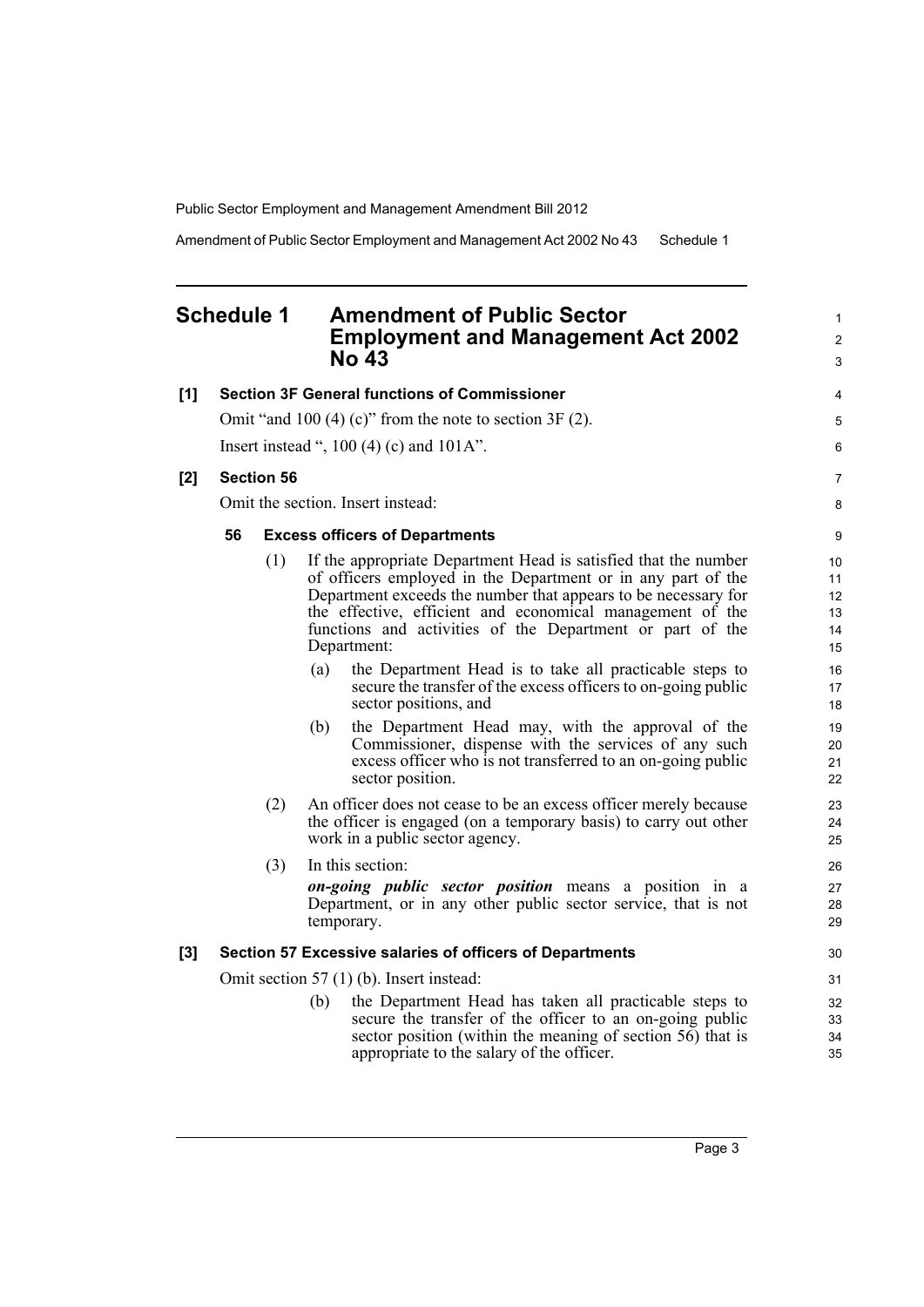Schedule 1 Amendment of Public Sector Employment and Management Act 2002 No 43

| [4] | <b>Section 101A</b>                                                                                                                                                       |                                                                                                          |                                                                                                                                                                                                                                                                                                            |                            |  |
|-----|---------------------------------------------------------------------------------------------------------------------------------------------------------------------------|----------------------------------------------------------------------------------------------------------|------------------------------------------------------------------------------------------------------------------------------------------------------------------------------------------------------------------------------------------------------------------------------------------------------------|----------------------------|--|
|     | Insert before section 102:                                                                                                                                                |                                                                                                          |                                                                                                                                                                                                                                                                                                            |                            |  |
|     | 101A<br>Performance management systems for public sector staff                                                                                                            |                                                                                                          |                                                                                                                                                                                                                                                                                                            |                            |  |
|     |                                                                                                                                                                           | (1)                                                                                                      | The head of a public sector agency is to develop and implement<br>a performance management system with respect to members of<br>staff of the agency.                                                                                                                                                       | 4<br>$\sqrt{5}$<br>$\,6\,$ |  |
|     |                                                                                                                                                                           | (2)                                                                                                      | The Commissioner is to issue guidelines to public sector agencies<br>on the essential elements of such a performance management<br>system.                                                                                                                                                                 | 7<br>8<br>9                |  |
|     |                                                                                                                                                                           |                                                                                                          | Note. See section 3J in connection with directions to agencies by the<br>Commissioner.                                                                                                                                                                                                                     | 10<br>11                   |  |
| [5] | <b>Section 103A</b>                                                                                                                                                       |                                                                                                          |                                                                                                                                                                                                                                                                                                            | 12                         |  |
|     | Insert after section 103:                                                                                                                                                 |                                                                                                          |                                                                                                                                                                                                                                                                                                            | 13                         |  |
|     | 103A<br><b>Excess employees-jurisdiction of Industrial Relations</b><br><b>Commission</b>                                                                                 |                                                                                                          |                                                                                                                                                                                                                                                                                                            | 14<br>15                   |  |
|     | (1)<br>In this section:                                                                                                                                                   |                                                                                                          |                                                                                                                                                                                                                                                                                                            | 16                         |  |
|     | excess employee means an excess officer referred to in section 56<br>or any member of staff of a public sector agency who has been<br>notified by the head of the agency: |                                                                                                          |                                                                                                                                                                                                                                                                                                            | 17<br>18<br>19             |  |
|     |                                                                                                                                                                           |                                                                                                          | that his or her position or work in the agency has been<br>(a)<br>abolished or terminated, and                                                                                                                                                                                                             | 20<br>21                   |  |
|     |                                                                                                                                                                           |                                                                                                          | that he or she is an excess or displaced employee.<br>(b)                                                                                                                                                                                                                                                  | 22                         |  |
|     |                                                                                                                                                                           |                                                                                                          | Any such person does not cease to be an excess employee merely<br>because the person is engaged (on a temporary basis) to carry out<br>other work in the same or any other public sector agency.                                                                                                           | 23<br>24<br>25             |  |
|     |                                                                                                                                                                           | <i>termination</i> of the employment of a person includes dispensing<br>with the services of the person. |                                                                                                                                                                                                                                                                                                            |                            |  |
|     |                                                                                                                                                                           | (2)                                                                                                      | Division 2 of Part 9 of Chapter 2 of the <i>Industrial Relations Act</i><br>1996 (Unfair contracts) does not apply to contracts of<br>employment of members of staff of any public sector agency that<br>are alleged to be unfair for any reason relating to excess<br>employees, including the following: | 28<br>29<br>30<br>31<br>32 |  |
|     |                                                                                                                                                                           |                                                                                                          | when and how members of staff become excess<br>(a)<br>employees,                                                                                                                                                                                                                                           | 33<br>34                   |  |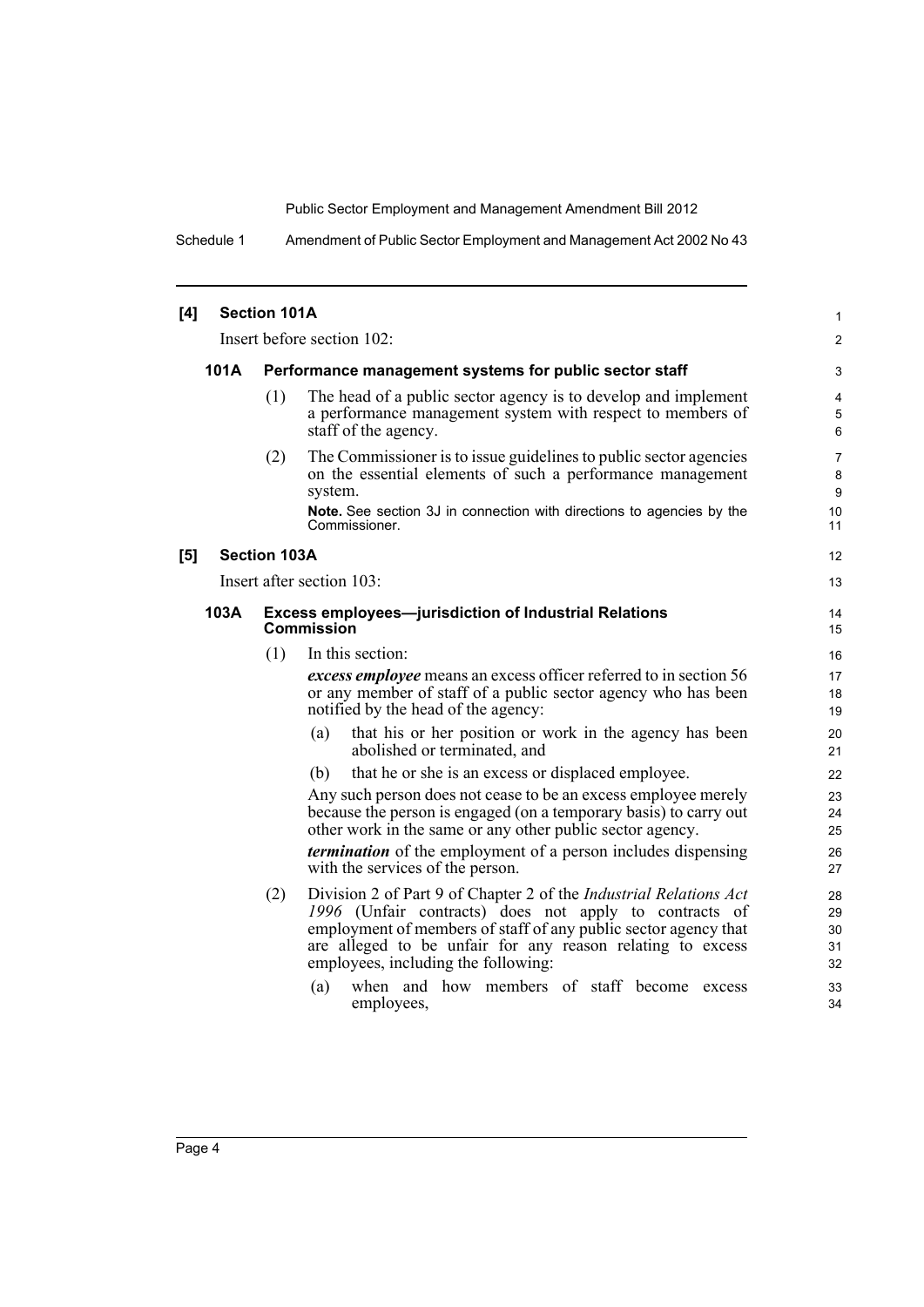Amendment of Public Sector Employment and Management Act 2002 No 43 Schedule 1

|                    |                                                                             | (b)<br>(c) | the entitlements of excess employees (including with<br>respect to redeployment, employment retention, salary<br>and voluntary or other redundancy<br>maintenance<br>payments),<br>the termination of the employment of excess employees.                                                                                                                                                     | $\mathbf{1}$<br>$\overline{2}$<br>$\mathbf{3}$<br>$\overline{4}$<br>5 |
|--------------------|-----------------------------------------------------------------------------|------------|-----------------------------------------------------------------------------------------------------------------------------------------------------------------------------------------------------------------------------------------------------------------------------------------------------------------------------------------------------------------------------------------------|-----------------------------------------------------------------------|
| [6]                |                                                                             |            | Section 160 Certain other Acts not to be affected                                                                                                                                                                                                                                                                                                                                             | 6                                                                     |
|                    |                                                                             |            | Omit "or 72" from section 160 (2). Insert instead ", 72 or 103A".                                                                                                                                                                                                                                                                                                                             | $\overline{7}$                                                        |
| $\left[ 7 \right]$ | Schedule 4 Savings, transitional and other provisions                       |            |                                                                                                                                                                                                                                                                                                                                                                                               |                                                                       |
|                    | Insert at the end of clause $1(1)$ :                                        |            |                                                                                                                                                                                                                                                                                                                                                                                               |                                                                       |
|                    |                                                                             | 2012       | Public Sector Employment and Management Amendment Act                                                                                                                                                                                                                                                                                                                                         | 10<br>11                                                              |
| [8]                | <b>Schedule 4</b>                                                           |            |                                                                                                                                                                                                                                                                                                                                                                                               | 12                                                                    |
|                    | Insert at the end of the Schedule with appropriate Part and clause numbers: |            |                                                                                                                                                                                                                                                                                                                                                                                               |                                                                       |
|                    | <b>Part</b>                                                                 |            | Provisions consequent on enactment of<br><b>Public Sector Employment and</b><br><b>Management Amendment Act 2012</b>                                                                                                                                                                                                                                                                          | 14<br>15<br>16                                                        |
|                    |                                                                             |            | <b>Operation of amendments</b>                                                                                                                                                                                                                                                                                                                                                                | 17                                                                    |
|                    | (1)                                                                         |            | In this clause, <b>amending Act</b> means the <i>Public Sector</i><br><b>Employment and Management Amendment Act 2012.</b>                                                                                                                                                                                                                                                                    | 18<br>19                                                              |
|                    | (2)                                                                         |            | Section 103A, as inserted by the amending Act, extends to<br>members of staff of a public sector agency who were excess<br>employees on the date that notice was given in Parliament for the<br>introduction of the Bill for the amending Act and to proceedings<br>instituted on or after that date under Division 2 of Part 9 of<br>Chapter 2 of the <i>Industrial Relations Act 1996</i> . | 20<br>21<br>22<br>23<br>24<br>25                                      |